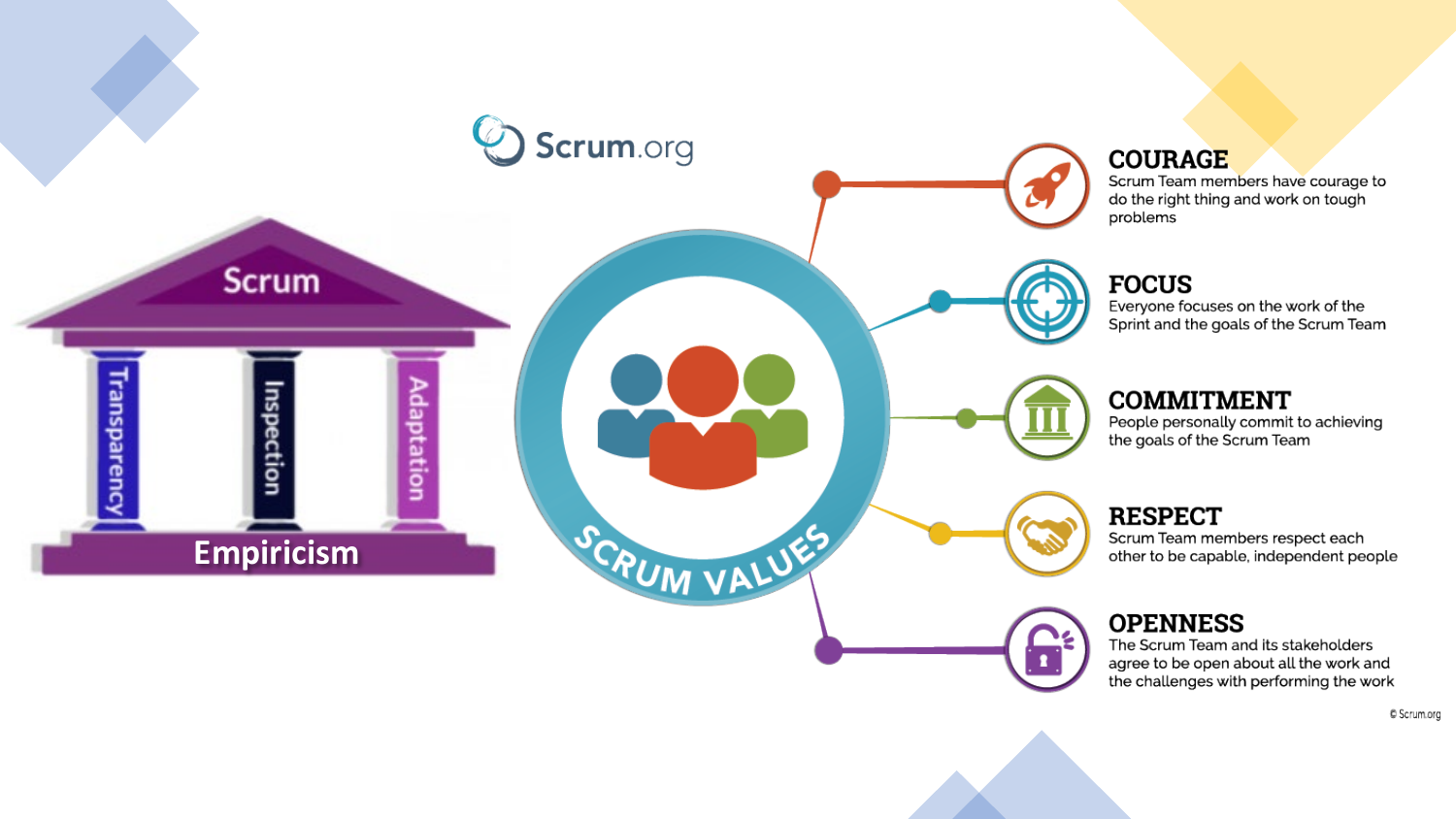#### **Extreme Ownership is about Leadership; the single greatest factor in a team's performance**

It also focus on:

- Setting Clear Objectives
- Trust
- Accountability
- Having the right mindset

**Only meaningful measure for a leader is whether the team succeeds or fails** 

**The two definitions or characterizations for leaders that matter:** 

- **Effective Leaders**
- Ineffective Leaders

## **1. NO BAD TEAMS, ONLY BAD LEADERS**

- Managers are optional in Scrum
- Trust
- Courage

#### **2. BELIEVE**

- Focus
- Trust

#### **3. CHECK THE EGO**

- Courage
- **Respect**
- **Commitment**

#### **4. SIMPLE**

- Scrum Framework
- **Openness**
- **Inspection**
- Adapt
- Transparent

### **5. PRIORITIZE AND EXECUTE**

- Backlog Refinement
- Sprint Planning
- Product Backlog
- Sprint Backlog





HOW **U.S. NAVY SEALS LEAD AND WIN** 

JOCKO WILLINK AND LEIF BABIN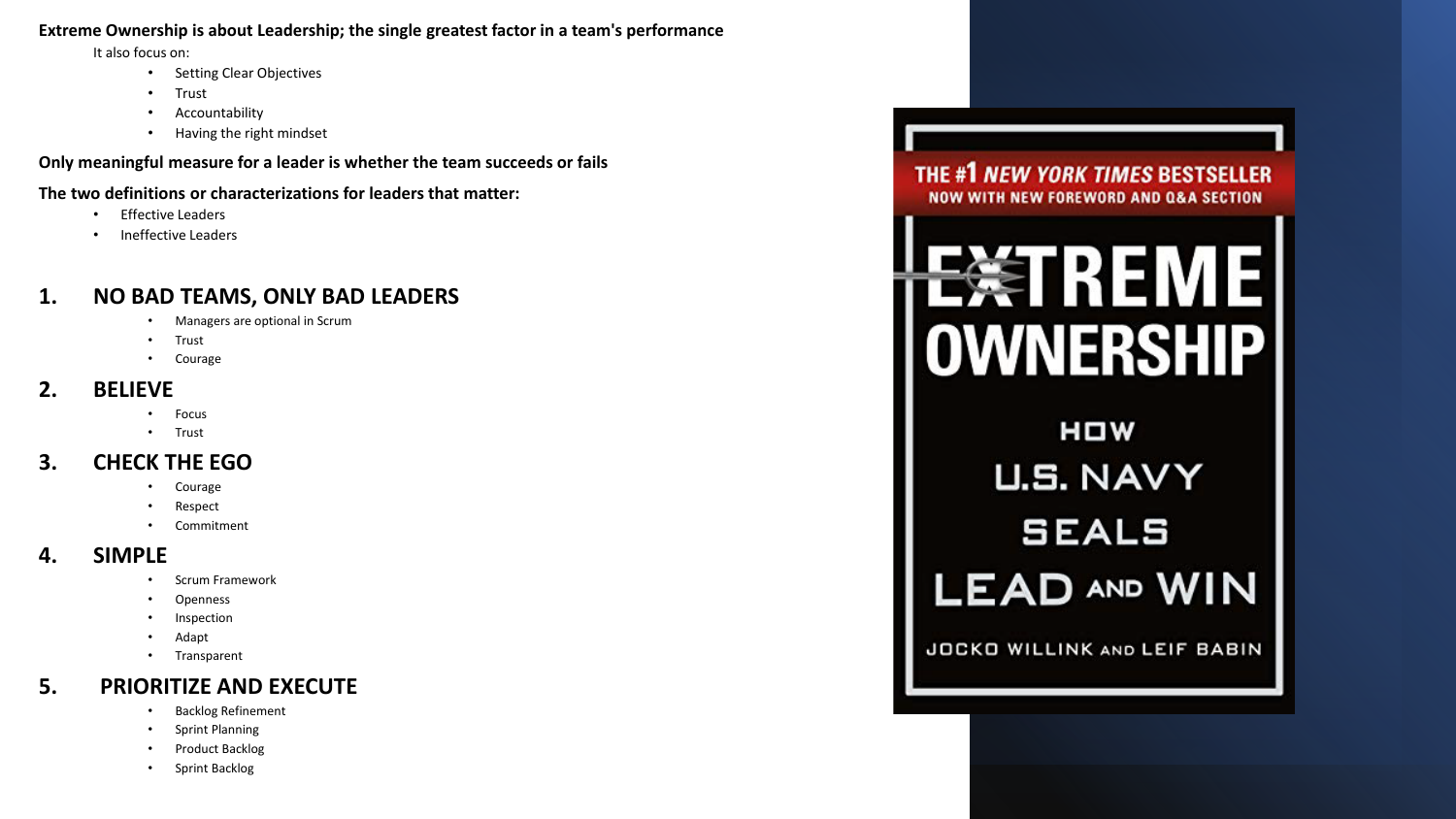#### **6. DECENTRALIZED COMMAND**

- Don't dilute the Product Owners role
- Descale (LeSS)
- Managers are optional in Scrum
- Limited roles in Scrum, Nexus, LeSS
- Trust

#### **7. COVER AND MOVE**

- Teamwork
- **Retrospective**
- Sprint Planning
- Sprint Backlog

#### **8. PLAN**

- Commitment
- Product Goal / Vision
- Sprint Planning
- Backlog Refinement
- Nexus Sprint Planning (Big Room Planning)
- Sprint 0

## **9. LEADING UP AND DOWN THE CHAIN OF COMMAND**

- Deploying scrum and working with people is H.A.R.D.
- **H**onest
- **A**ccountability
- **R**espect
- **D**irect
- Courage
- **Openness**

## **10. DECISIVENESS AMID UNCERTAINTY**

- **Courage**
- Trust
- Respect

*"The best SEALs I worked with were invariably the most disciplined. They woke up early, they worked out every day, they studied, they practiced. Just as an individual excels when he or she exercises self-discipline, a unit that has tighter, and more disciplined procedures and processes will excel and win."*





HOW **U.S. NAVY SEALS LEAD AND WIN** 

JOCKO WILLINK AND LEIF BABIN